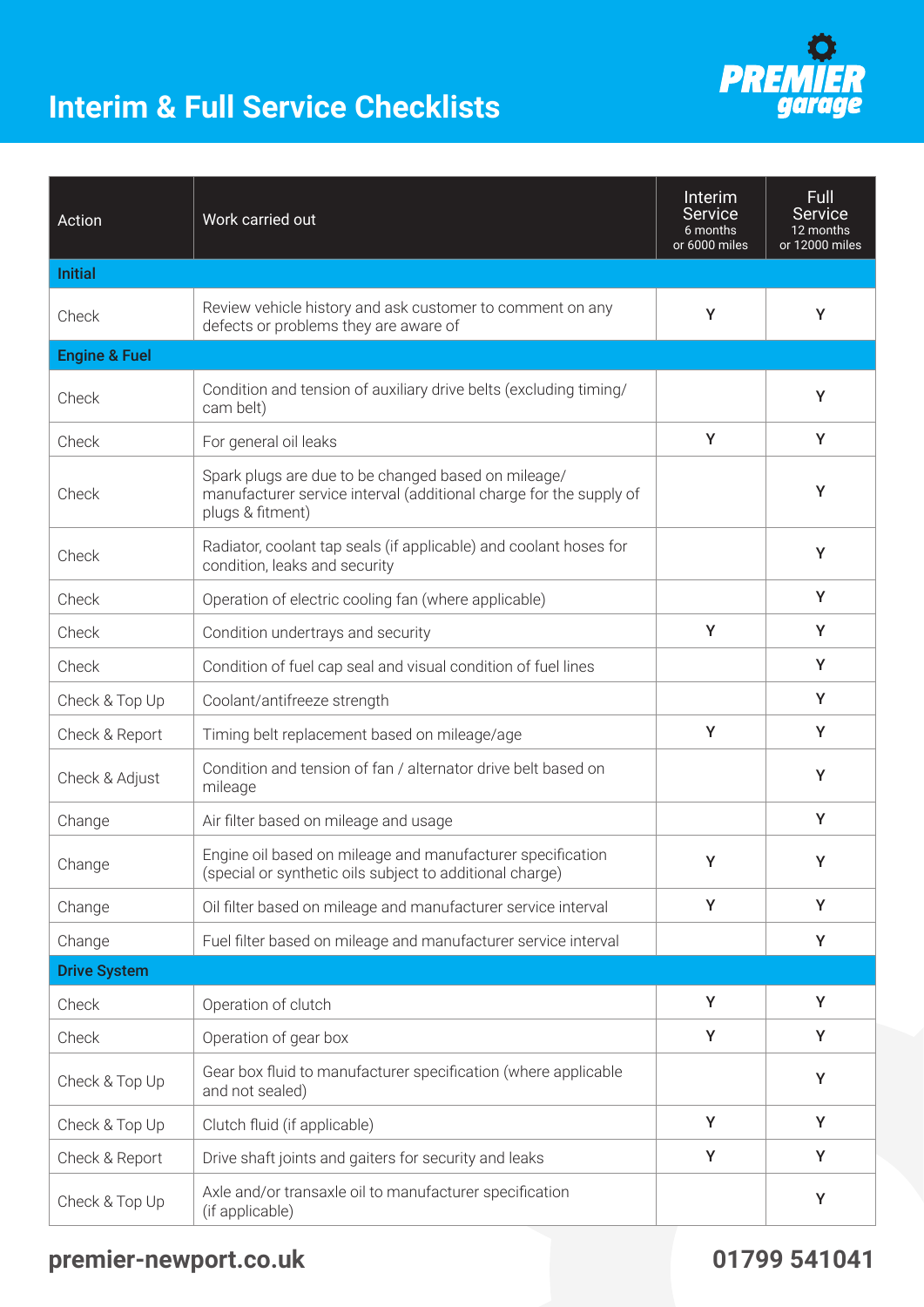## **Interim & Full Service Checklists**



Check & Top Up Brake fluid level to manufacturer specification (if required)  $\gamma$ 

**PREA**